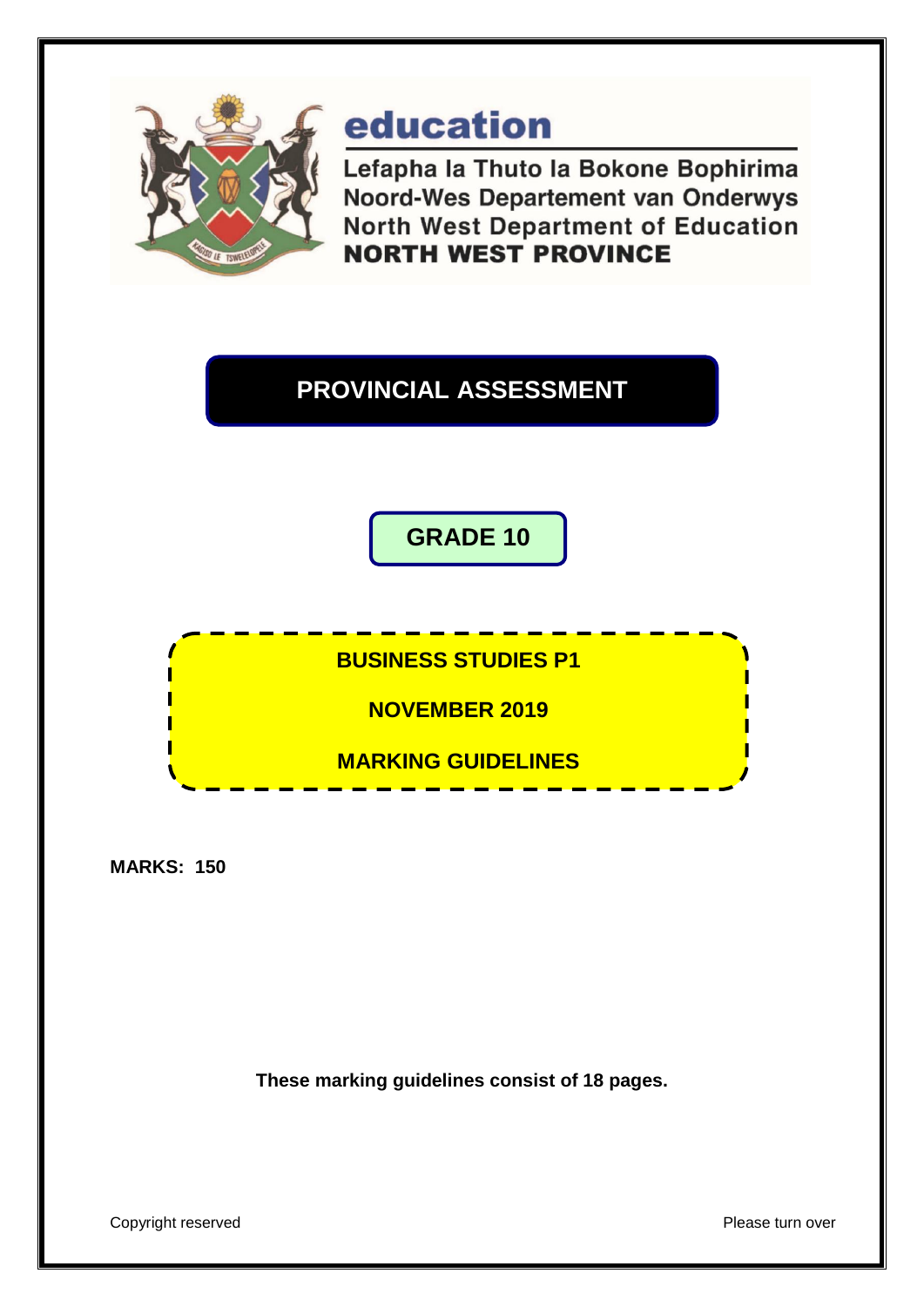# **NOTES TO MARKERS**

# PREAMBLE

The notes to markers are provided for quality assurance purposes to ensure the following:

- (a) Fairness, consistency and reliability in the standard of marking
- (b) Facilitate the moderation of candidates' scripts at the different levels
- (c) Streamline the marking process considering the broad spectrum of markers across the country
- (d) Implement appropriate measures in the teaching, learning and assessment of the subject at schools/institutions of learning
	- 2. Learners' responses must be in full sentences for SECTION B and C. However, this would depend on the nature of the question.
	- 3. Comprehensive marking guideline has been provided but this is by no means exhaustive. Due consideration should be given to an answer that is correct, but:
		- Uses a different expression from that which appears in the marking guideline
		- Comes from other sources
		- Original
		- A different approach is used

**NOTE**: There is only ONE correct answer in SECTION A.

- 4. Take note of other relevant answers provided by candidate and allocate mark accordingly. ( In case where the answer is unclear or indicate some understanding, part-marks should be awarded, for example, one mark instead of the maximum of two marks)
- 5. The word 'Sub-max' is used to facilitate the allocation of marks within a question or sub-question.
- 6. The purpose of circling marks (guided by 'max' in the breakdown of marks) on the right hand side is to ensure consistency and accuracy in the marking of scripts as well as for calculation purposes.
- 7. Subtotals to questions must be written in the right-hand margin. Circle the subtotals as indicated by the allocation of marks. This must be guided by 'max' in the marking guidelines. Only the total for each question should appear in the left-hand margin next to the appropriate question number.
- 8 In an indirect question, the theory as well as the response must be relevant and related to the question.
- 9. Incorrect numbering of question in SECTIONS A and B will be severely penalised. Therefore, correct numbering is strongly recommended in all sections.
- 10. No additional credit must be given for the repetition of facts. Indicate an 'R'.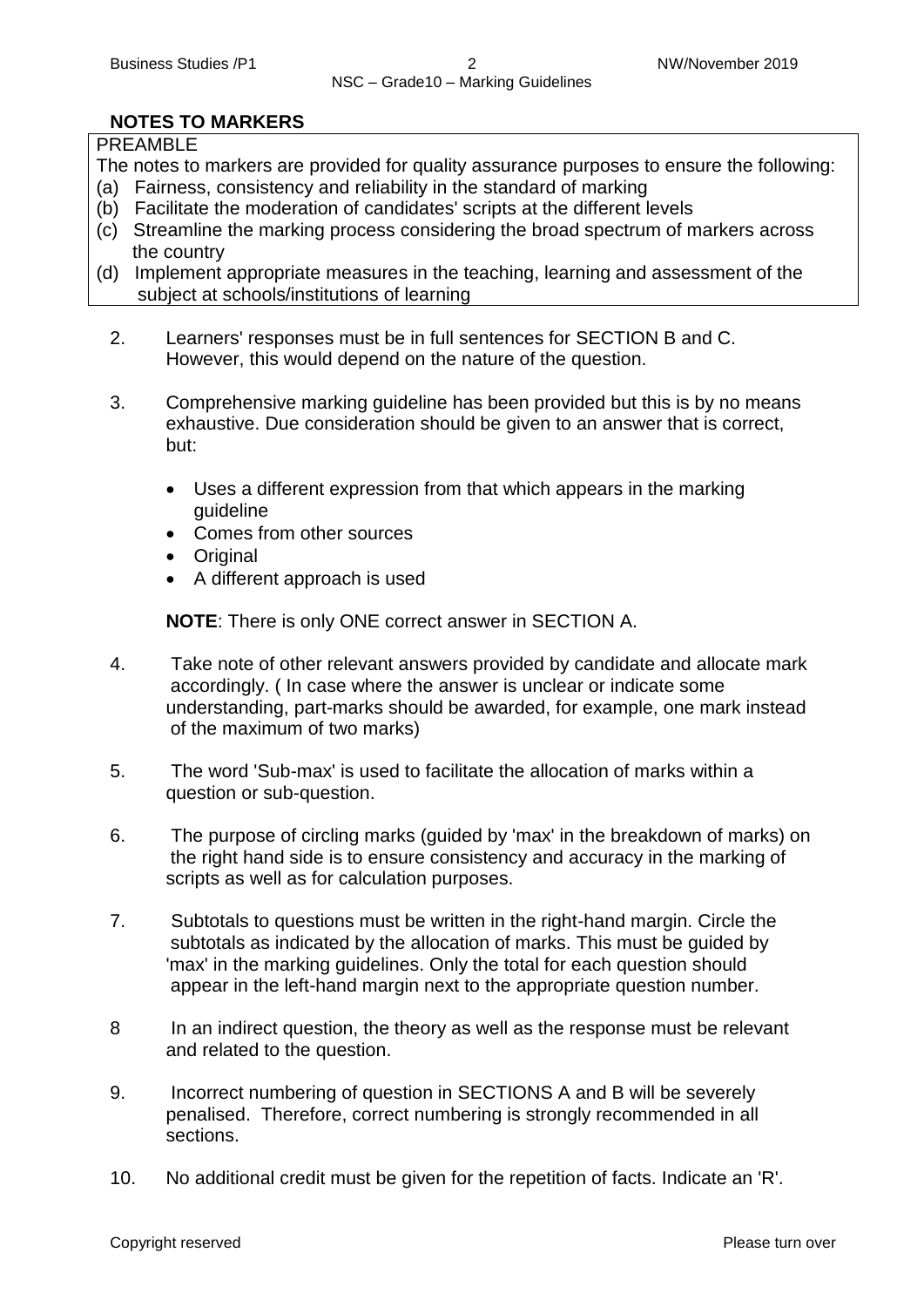- 11. Note that no marks will be awarded for indicating Yes/No in evaluation type questions requiring substantiation or motivation. (Applicable to SECTION B and C)
- 12. The differentiation between 'evaluate' and 'critically evaluate' can be explained as follows:
	- 12.1 When 'evaluate' is used, candidates are expected to respond in either a positive/negative manner or take a neutral (positive and negative) stance, e.g. **Positive** *'COIDA eliminates time and costs spent√ on lengthy civil court proceedings.'√*
	- 12.2 When 'critically evaluate' is used, candidates are expected to respond in either a positive/negative manner or take a neutral (positive and negative) stance. In this instance candidates are also expected to support their responses with more depth, e.g. *'COIDA eliminates time and costs spent√ on lengthy civil court proceedings√, because the employer will not be liable for compensation to the employee for injuries sustained during working hours as long as it can be proved that the business was not negligent.'√*
	- **NOTE:** 1.The above could apply to 'analyse' as well. 2. Note the placing of the tick( $\sqrt{ }$ ) in the allocation of marks.
- 13. The allocation of marks must be informed by the nature of the question, cognitive verb used, mark allocation in the memorandum and the context of each question.

Cognitive verbs, *such as*:

- 13.1 Advise, name, state, mention, recommend, suggest, *(list not exhaustive)* do not usually require much depth in candidates' responses. Therefore, the mark allocation for each statement/answer appears at the end.
- 13.2 Describe, explain, discuss, elaborate, justify, devise, analyse, evaluate, critically evaluate (*list not exhaustive*) require a greater depth of understanding, application and reasoning. Therefore, the marks must be allocated more objectively to ensure that assessing is conducted according to established norms so that uniformity, consistency and fairness are achieved.
- 14. Mark only the FIRST answer where candidates offer more than one answer for SECTION A and B.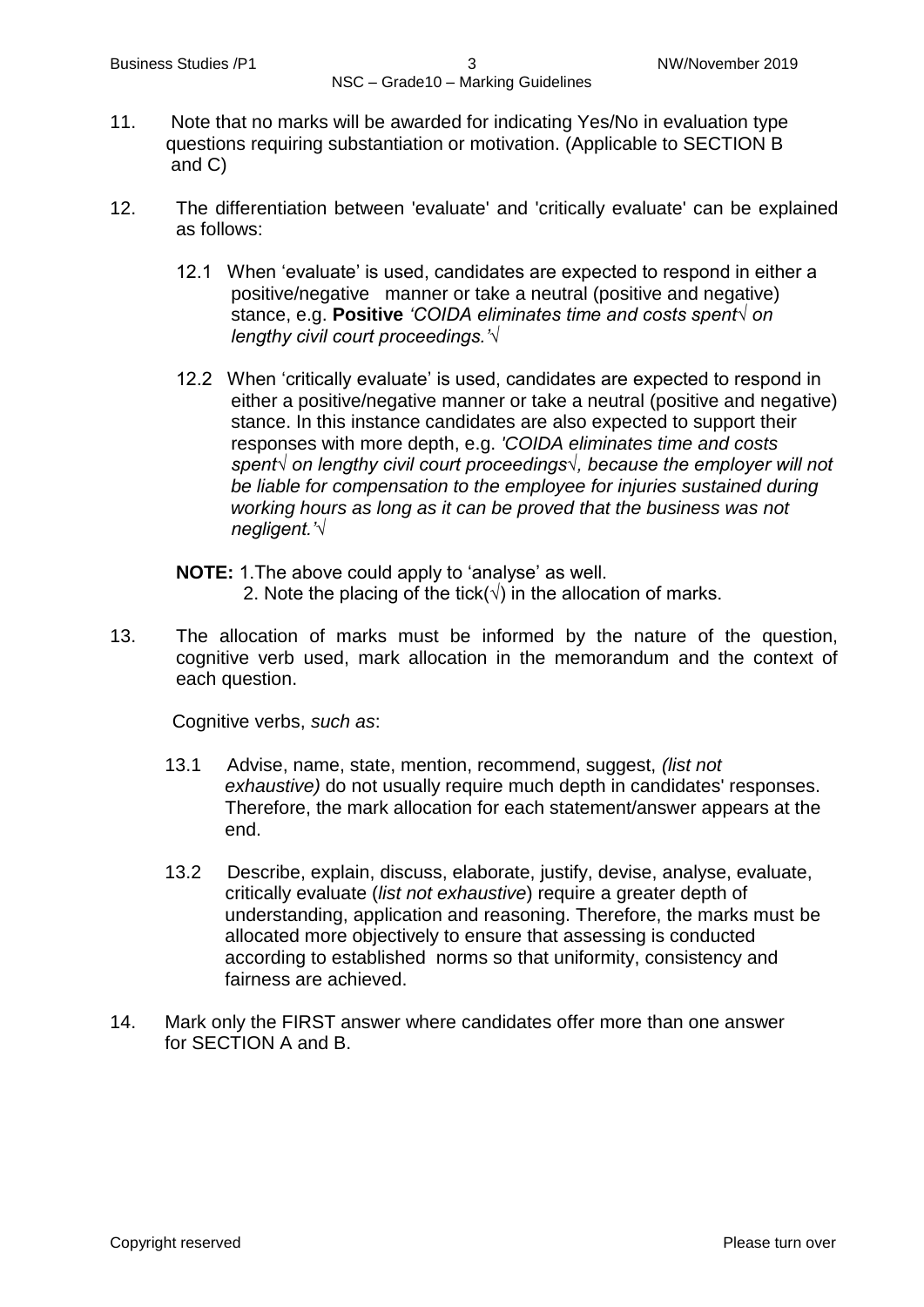#### 15. **SECTION B**

- 15.1 If for example, FIVE facts are required, mark the candidate's FIRST FIVE responses and ignore the rest of the responses. Indicate by drawing a line across the unmarked portion or use the word 'Cancel'.
	- **NOTE:** This applies only to questions where the number of facts is specified.
- 15.2 If two facts are written in one sentence, award the candidate FULL credit.

Point 15.1 above still applies.

15.3 If candidates are required to provide their own examples/views, brainstorm this at the school to finalise alternative answers.

#### 15.4 **Use of cognitive verbs and allocation of marks:**

- 15.4.1 If the number of facts is specified, questions that require candidates to 'describe/discuss/explain' may be marked as follows:
	- Fact 2 marks (or as indicated in the memorandum)
	- Explanation 1 mark

The 'fact' and 'explanation' are given separately in the memorandum to facilitate mark allocation.

 15.4.2 If the number of facts required is not specified, the allocation of marks must be informed by the nature of the question and the maximum mark allocated in the memorandum.

# 15.5 **ONE mark may be awarded for answers that are easy to recall, requires one word answers or is quoted directly from a scenario/case study. This applies to SECTION B and C in particular (where applicable).**

#### 16. **SECTION C**

16.1 The breakdown of the mark allocation for the essays is as follows:

| Introduction |                |
|--------------|----------------|
| Content      | <b>Maximum</b> |
| Conclusion   | 32             |
| Insight      |                |
| <b>TOTAL</b> |                |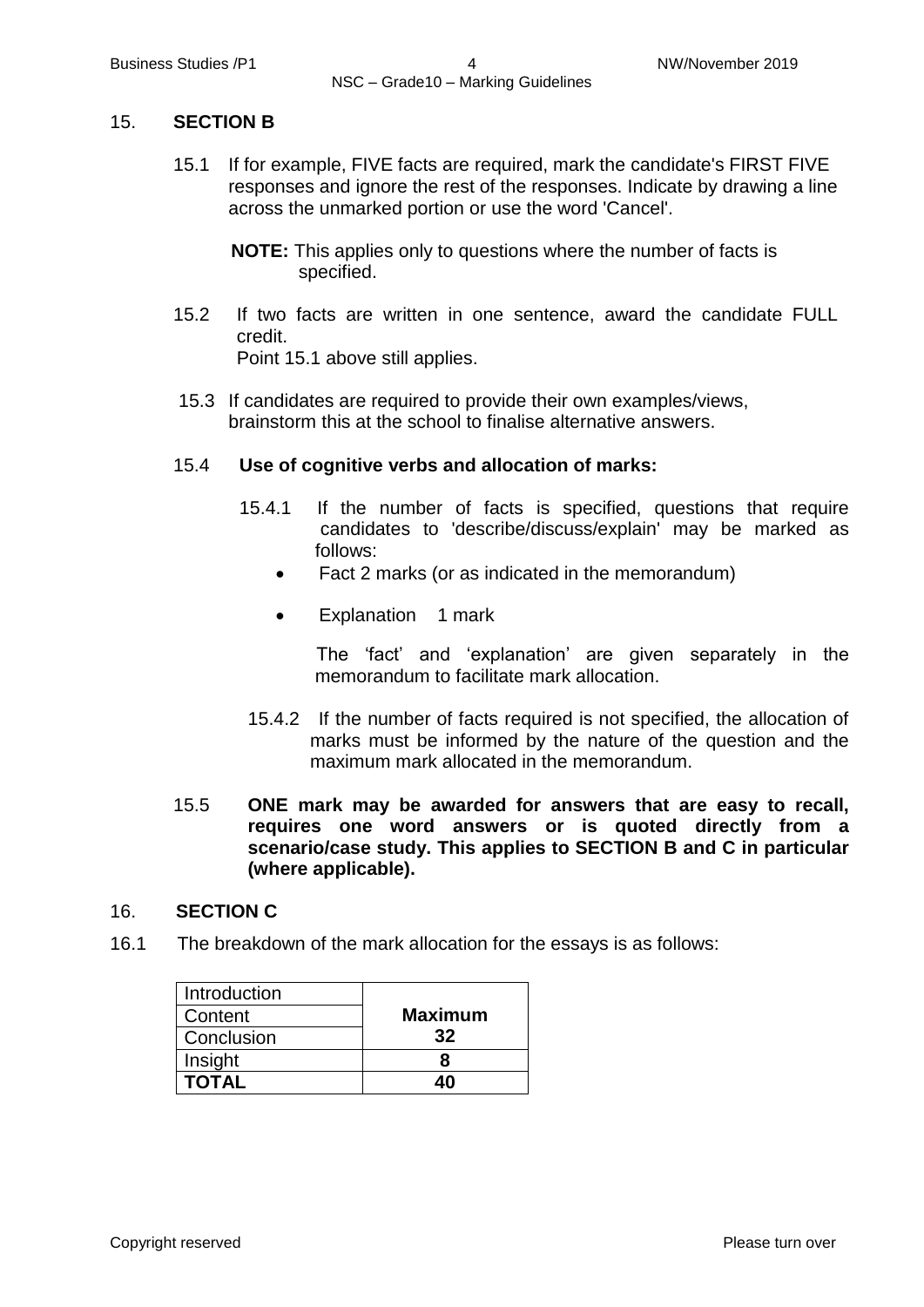16.2 Insight consists of the following components:

| Layout/Structure |                                                                         | Is there an introduction, a body and a conclusion? | $\mathbf{2}$ |
|------------------|-------------------------------------------------------------------------|----------------------------------------------------|--------------|
| Analysis and     | $\overline{2}$<br>Is the candidate able to break down the question into |                                                    |              |
| interpretation   | headings/sub-headings/interpret it correctly to show                    |                                                    |              |
|                  | understanding of what is being asked?                                   |                                                    |              |
| <b>Synthesis</b> |                                                                         | Are there relevant decisions/facts/responses made  | $\mathbf{2}$ |
|                  |                                                                         | based on the question?                             |              |
|                  |                                                                         | Marks to be allocated using this guide:            |              |
|                  | No relevant facts:                                                      | $0$ (Two '-S')                                     |              |
|                  |                                                                         | Some relevant facts: 1 (One '-S')                  |              |
|                  |                                                                         | Only relevant facts: 2 (No '-S')                   |              |
|                  |                                                                         |                                                    |              |
|                  | Option 1:                                                               | Where a candidate answers 50% or more              |              |
|                  |                                                                         | of the question with only relevant facts;          |              |
|                  |                                                                         | no '-S' appears in the left margin. Award          |              |
|                  |                                                                         | the maximum of TWO (2) marks for                   |              |
|                  |                                                                         | synthesis.                                         |              |
|                  | Option 2:                                                               | Where a candidate answers less than                |              |
|                  | 50% of the question with only OR some                                   |                                                    |              |
|                  | relevant facts; one '-S' appears in the left                            |                                                    |              |
|                  | margin. Award a maximum of ONE (1)                                      |                                                    |              |
|                  | mark for synthesis.                                                     |                                                    |              |
|                  | Option 3:                                                               | Where a candidate answers less than                |              |
|                  |                                                                         | 50% of the question with no relevant               |              |
|                  |                                                                         | facts; two '-S' appear in the left margin.         |              |
|                  |                                                                         | Award a ZERO mark for synthesis.                   |              |
| Originality      |                                                                         | Is there evidence of examples, recent information, | $\mathbf{2}$ |
|                  |                                                                         | current trends and developments?                   |              |
|                  |                                                                         | <b>TOTAL FOR INSIGHT:</b>                          | 8            |
|                  |                                                                         | <b>TOTAL MARKS FOR FACTS:</b>                      | 32           |
|                  |                                                                         | <b>TOTAL MARKS FOR ESSAY (8 + 32):</b>             | 40           |

 **NOTE: 1. No marks will be awarded for contents repeated from the introduction and conclusion.**

- **2. The candidate forfeits marks for layout if the words INTRODUCTION and CONCLUSION are not stated.**
- **3. No marks will be awarded for layout, if the headings INTRODUCTION and CONCLUSION are not supported by an explanation.**
- **4. With effect from November 2017 a candidate will be awarded a maximum of ONE (1) mark for headings/sub-headings and ONE (1) mark for interpretation (16 or more out of 32 marks). This applies specifically to the analysis and interpretation part of insight.**
- 16.3 Indicate insight in the left-hand margin with a symbol, e.g. ('L, A, S and/or O')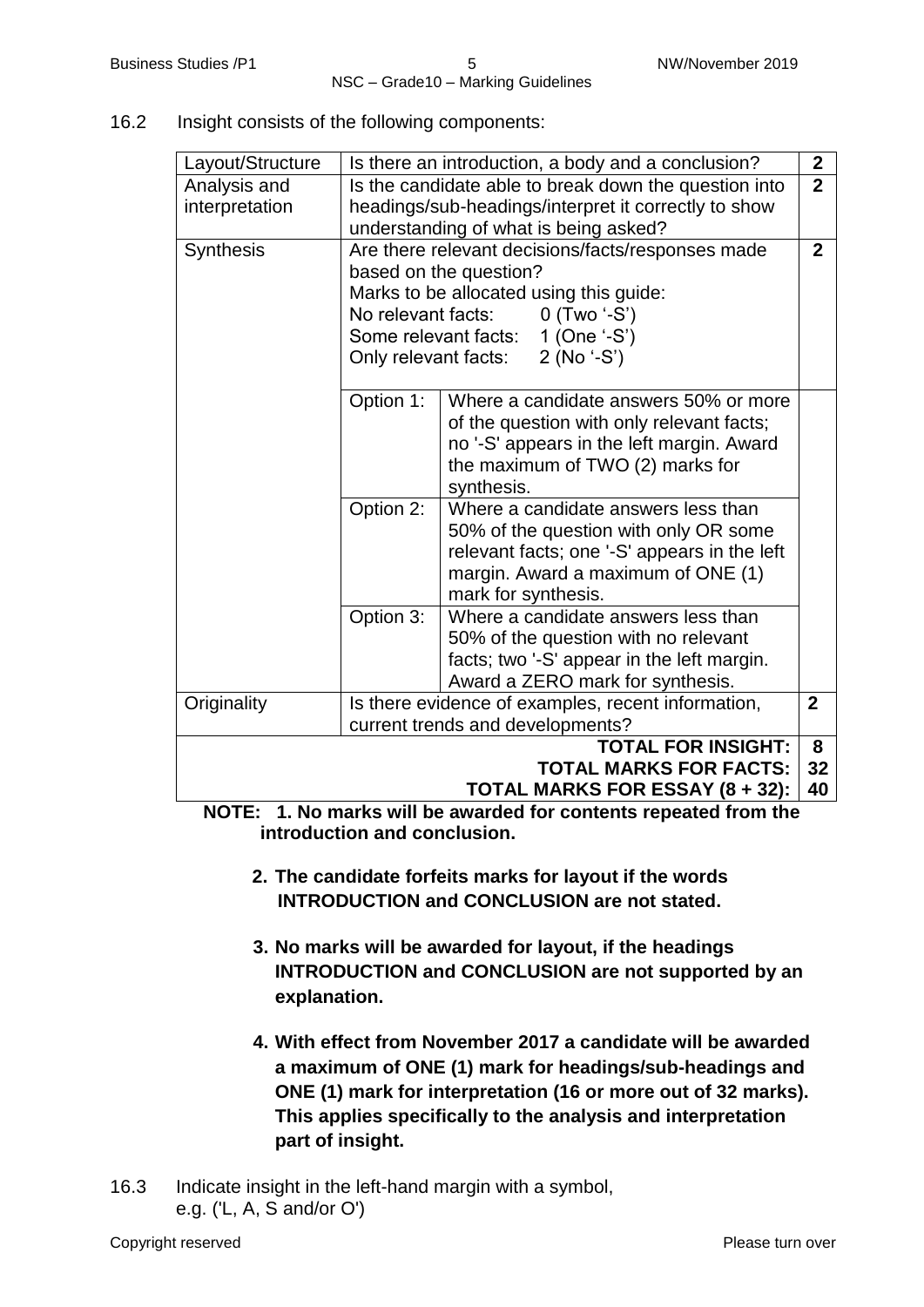- 16.4 The breakdown of marks is indicated at the end of the suggested answer/ marking guidelines to each question.
- 16.5 Mark all relevant facts until the SUB MAX/MAX mark in a sub-section has been attained. Write SUB MAX/MAX after maximum marks have been obtained.
- 16.6 At the end of each essay indicate the allocation of marks for facts and marks for insight as follows: L – Layout, A – Analysis, S – Synthesis, O – Originality as in the table below.

| <b>CONTENT</b> | <b>MARKS</b> |
|----------------|--------------|
| Facts          | 32 (max.)    |
|                |              |
|                |              |
|                |              |
|                |              |
| <b>TOTAL</b>   |              |

- 16.7 When awarding marks for facts, take note of the sub-maxima indicated, especially if candidates do not make use of the same sub-headings. Remember, headings and sub-headings are encouraged and contribute to insight (structuring/logical flow/sequencing) and indicate clarity of thought. (See MARK BREAKDOWN at the end of each question.)
- 16.8 If the candidate identifies/interprets the question INCORRECTLY, then he/she may still obtain marks for insight.
- 16.9 If a different approach is used by candidates, ensure that the answers are assessed according to the mark allocation/subheadings as indicated in he memorandum.
- 16.10 16.10.1 Award TWO marks for completed sentences. Award ONE mark for phrases, incomplete sentences and vague answers.
	- 16.10.2 With effect from November 2015, the TWO marks will not necessarily appear at the end of each completed sentence. The ticks( $\sqrt{ }$ ) will be separated and indicated next to each fact, e.g. 'Product development is a growth strategy/where businesses aim to introduce new products into existing markets.'√ This will be informed by the nature and context of the question, as well as the cognitive verb used.
- 16.11 With effect from November 2017, the maximum of TWO (2) marks for facts shown as headings in the memo, will not necessarily apply to each question. This would also depend on the nature of the question.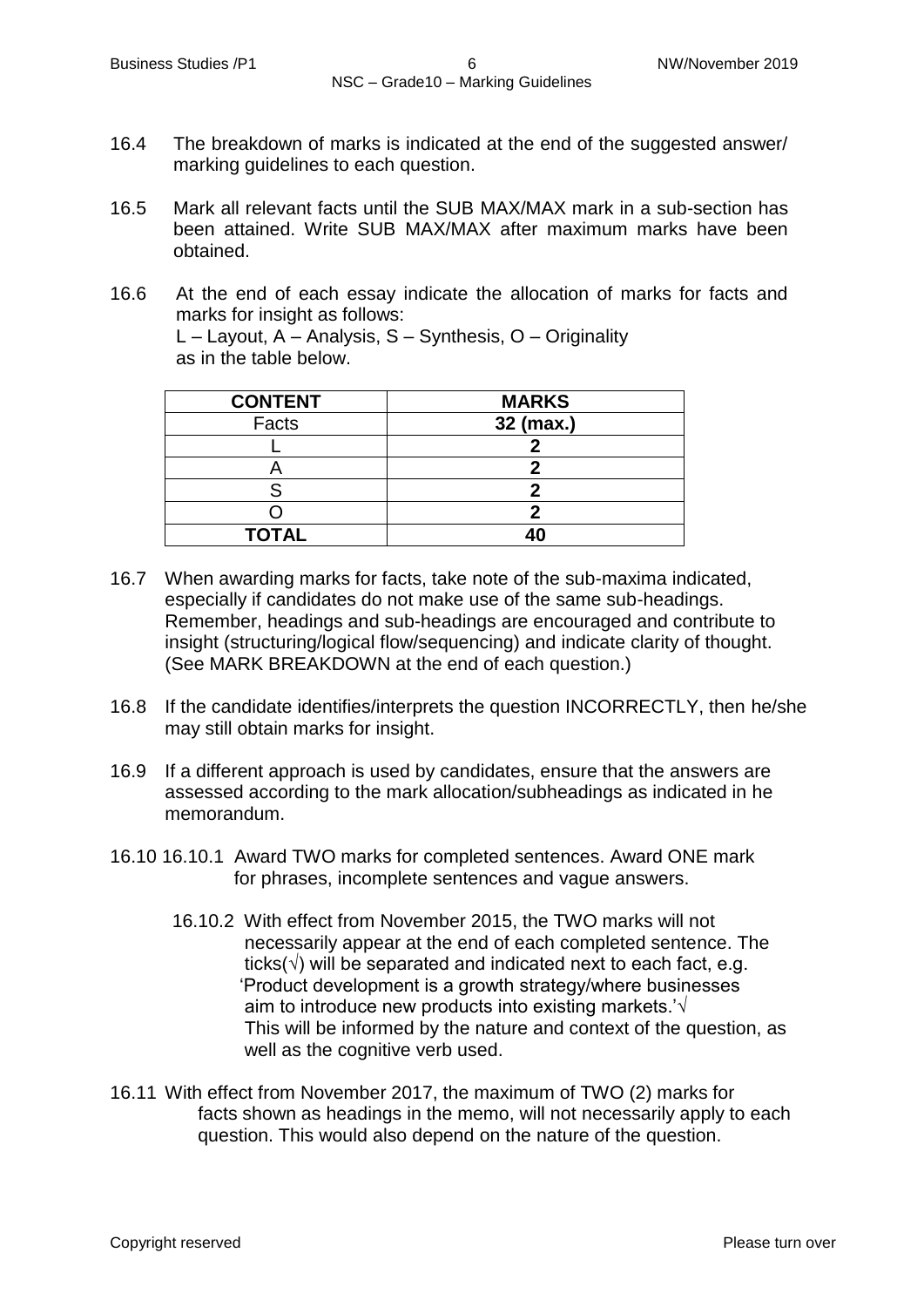# **SECTION A**

# **QUESTION 1**

| 1.1 | 1.1.1 | $D \sqrt{v}$                 |
|-----|-------|------------------------------|
|     | 1.1.2 | $\mathsf{B} \sqrt{\sqrt{2}}$ |
|     | 1.1.3 | $\mathsf{B} \sqrt{\sqrt{2}}$ |
|     | 1.1.4 | $C \sqrt{v}$                 |
|     | 1.1.5 | $C \sqrt{v}$                 |

| Public relations $\sqrt{v}$<br>Data $\sqrt{v}$<br>Middle level $\sqrt{v}$<br>Lower level $\sqrt{v}$<br>Organogram $\sqrt{v}$ | (10)                                                                                   |
|------------------------------------------------------------------------------------------------------------------------------|----------------------------------------------------------------------------------------|
| D<br>$\sqrt{v}$<br>Α<br>N٦<br>E<br>V٦<br>F<br>٧V<br>Β<br>$\sqrt{2}$                                                          | (10)                                                                                   |
|                                                                                                                              | 1.2.1<br>1.2.2<br>1.2.3<br>1.2.4<br>1.2.5<br>1.3.1<br>1.3.2<br>1.3.3<br>1.3.4<br>1.3.5 |

**[30]**

(10)

# **TOTAL SECTION A: 30**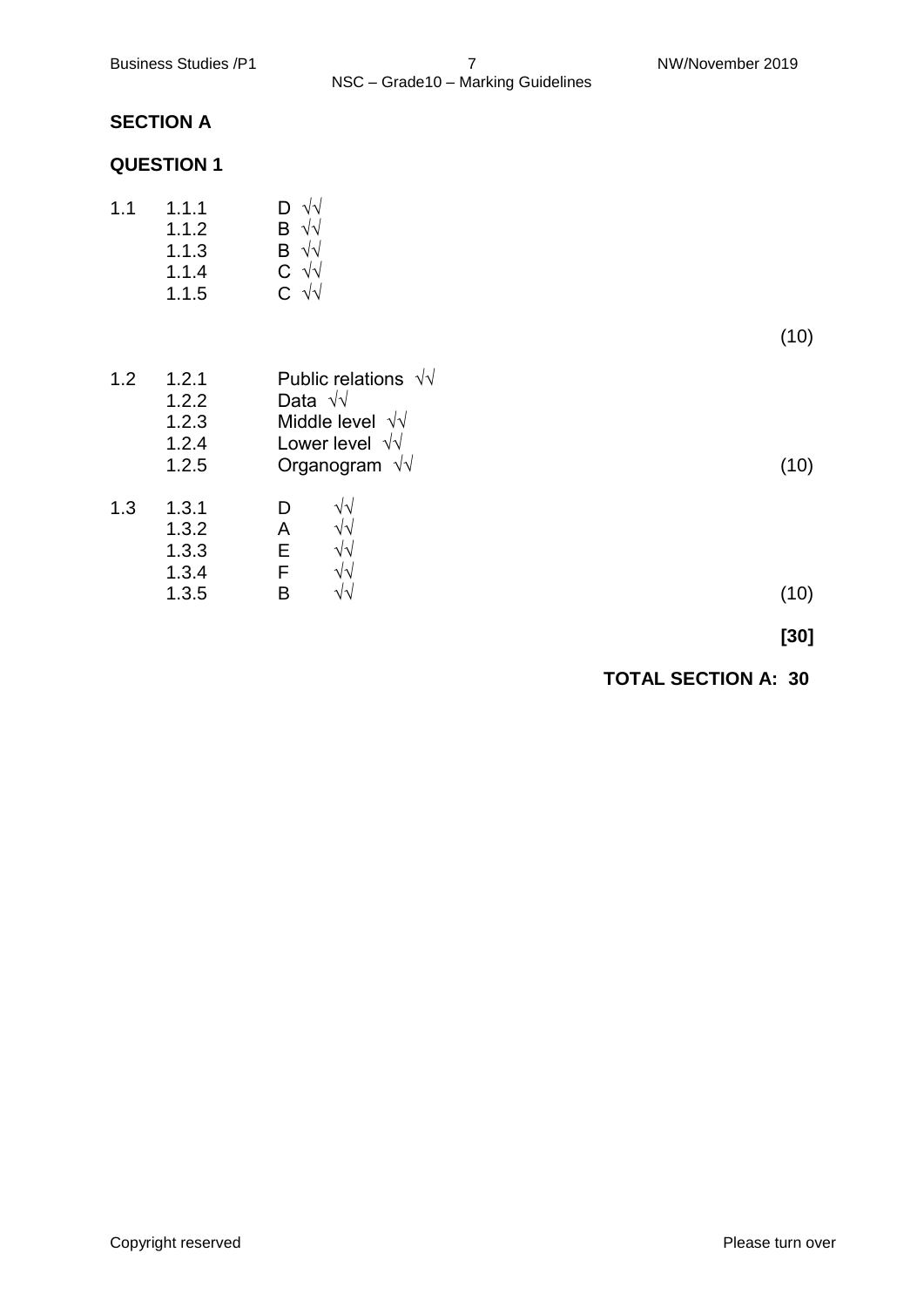# **SECTION B (Answer any TWO questions from this section)**

# **QUESTION 2: BUSINESS ENVIRONMENTS**

# **2.1 Identify the sectors as described in the following statements:**

- 2.1.1 Tertiary√√
- 2.1.2 Primary√√
- 2.1.3 Secondary√ (6)

# **2.2 Tabulate FORMAL and INFORMAL SECTORS**

| <b>FORMAL</b>                                                                                                                                             | <b>INFORMAL</b>                                                                                                                                                                        |
|-----------------------------------------------------------------------------------------------------------------------------------------------------------|----------------------------------------------------------------------------------------------------------------------------------------------------------------------------------------|
| • Formal sectors are made up<br>of registered businesses. $\sqrt{ }$<br>People and business<br>enterprise in the formal<br>sector are registered for tax. | The informal sector is made<br>up of businesses that are not<br>register. $\sqrt{ }$<br>• These business enterprises do<br>not pay tax, because they are<br>not registered. $\sqrt{ }$ |
| • The formal sector is also                                                                                                                               | • The informal sector is also                                                                                                                                                          |
| known as the primary                                                                                                                                      | known as the second                                                                                                                                                                    |
| economy. √                                                                                                                                                | economy. $\sqrt{ }$                                                                                                                                                                    |
| This is because most goods                                                                                                                                | • Examples in this sector are                                                                                                                                                          |
| are supplied by the formal                                                                                                                                | street vendors, hawkers and                                                                                                                                                            |
| section. √                                                                                                                                                | car guards. $\sqrt{ }$                                                                                                                                                                 |
| <b>Consist of businesses like</b>                                                                                                                         | • It is mainly a cash industry. $\sqrt{ }$                                                                                                                                             |
| Mines, e.g. $\sqrt{ }$                                                                                                                                    | Any other relevant answer to                                                                                                                                                           |
| Usually big businesses. $\sqrt{ }$                                                                                                                        | informal sector.                                                                                                                                                                       |
| Sub max $(3)$                                                                                                                                             | Sub max (3)                                                                                                                                                                            |

Any (3 x 2)(6)

| 2.3                                                                                                                                                                                                                                         |                                                                                                                                 |  |
|---------------------------------------------------------------------------------------------------------------------------------------------------------------------------------------------------------------------------------------------|---------------------------------------------------------------------------------------------------------------------------------|--|
| <b>Management</b>                                                                                                                                                                                                                           | Leadership                                                                                                                      |  |
| A manager follows a process $\sqrt{ }$ in order<br>to control $\sqrt{2}$ and direct operations and<br>processes√ to achieve a goal or vision<br>$\sqrt{\text{according to principles}} \sqrt{\text{and values}}$<br>already set. $\sqrt{ }$ | A leader inspires $\sqrt{ }$ people and sets<br>aims $\sqrt{ }$ and goals $\sqrt{ }$ . A leader sets new<br>visions. $\sqrt{ }$ |  |
| Sub max $(4)$                                                                                                                                                                                                                               | Sub max $(4)$                                                                                                                   |  |
|                                                                                                                                                                                                                                             |                                                                                                                                 |  |

#### 2.4 **THREE elements of the macro-environment** State and briefly described.

Physical √√

Refers to the availability, improvement, development and conservation of the country's natural resources. √√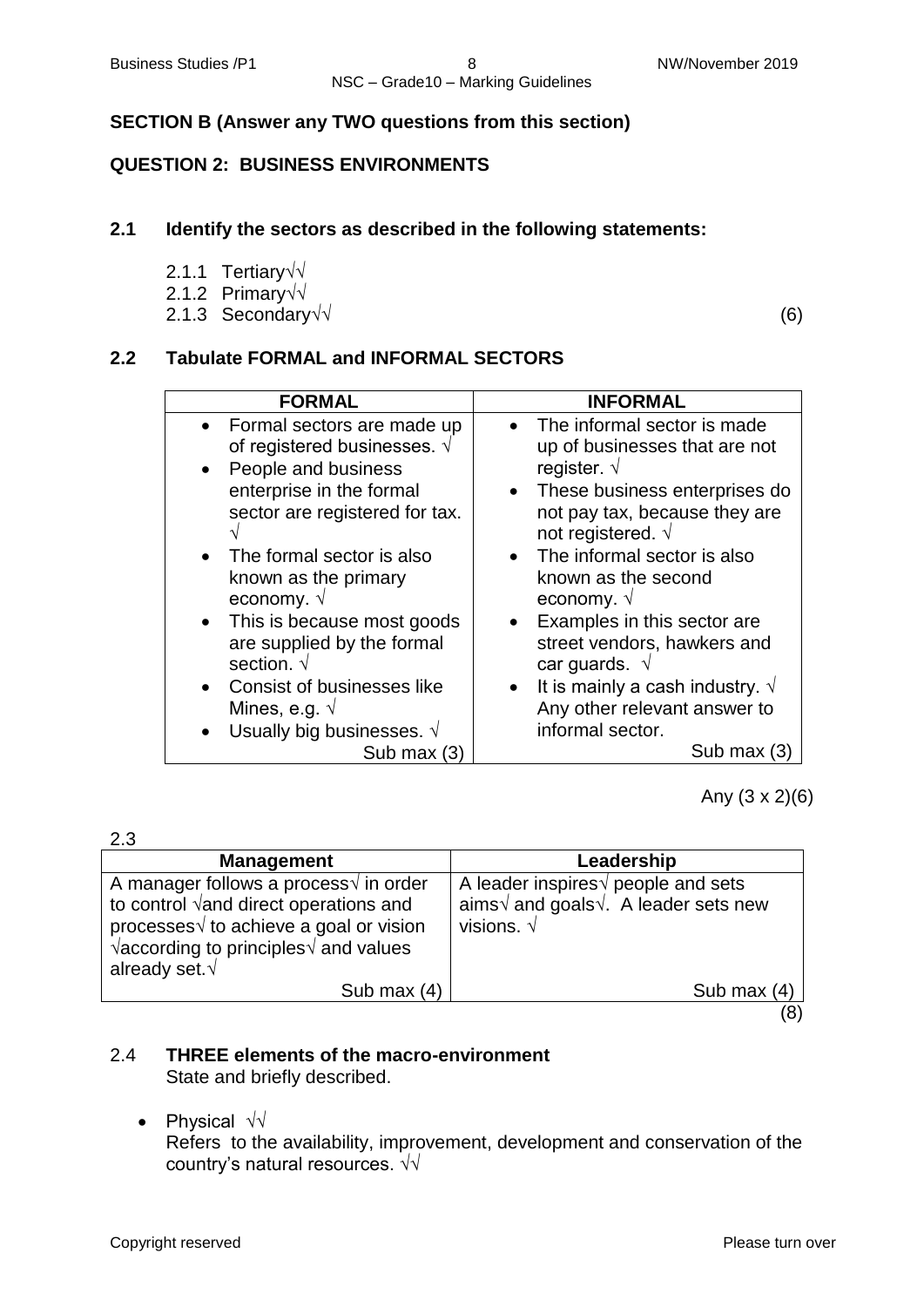- Economic √√ The interaction between businesses and government to meet consumer's need. √√
- Technological  $\sqrt{v}$ Technological change and innovation, like computers and equipment.  $\sqrt{\sqrt{}}$
- Social √√ Population, unemployment, HIV/AIDS and corruption which have an impact on businesses. √√
- Legal and Political Preparation of legislation and regulation of laws in the economic and social functioning of the country.  $\sqrt{\sqrt{2}}$
- International/Global √√ Events outside the borders/boundaries of South Africa has a direct influence on the economy and local businesses.  $\sqrt{\sqrt{}}$
- Institutional  $\sqrt{v}$ Official and on-official procedures necessary for a business to operate legally and effectively. √√

Element (2) Description (2)

# • **Note – Mark the first THREE**  $\qquad \qquad \text{Any } (3 \times 4)$  (12)

# 2.5 **Define** *money laundering*.

Money laundering is the process whereby criminals invest the "dirty" profits from their crimes in legal businesses so that the money becomes "clean".  $\sqrt{\sqrt{}}$ By doing this it is easier for criminals to operate because it hides their criminal activities.  $\sqrt{v}$  (2)

# 2.6 **Evaluate the impact of HIV/AIDS on a business**

The decease leads to a decrease in the productivity of the affected employee.√√

Trained workers die before they grow old $\sqrt{ }$ , causing greater staff turnover.  $\sqrt{ }$ There is a decrease in demand due to a decrease in customers.  $\sqrt{v}$  (6)

**[40]**

Copyright reserved **Please turn over the Copyright reserved** Please turn over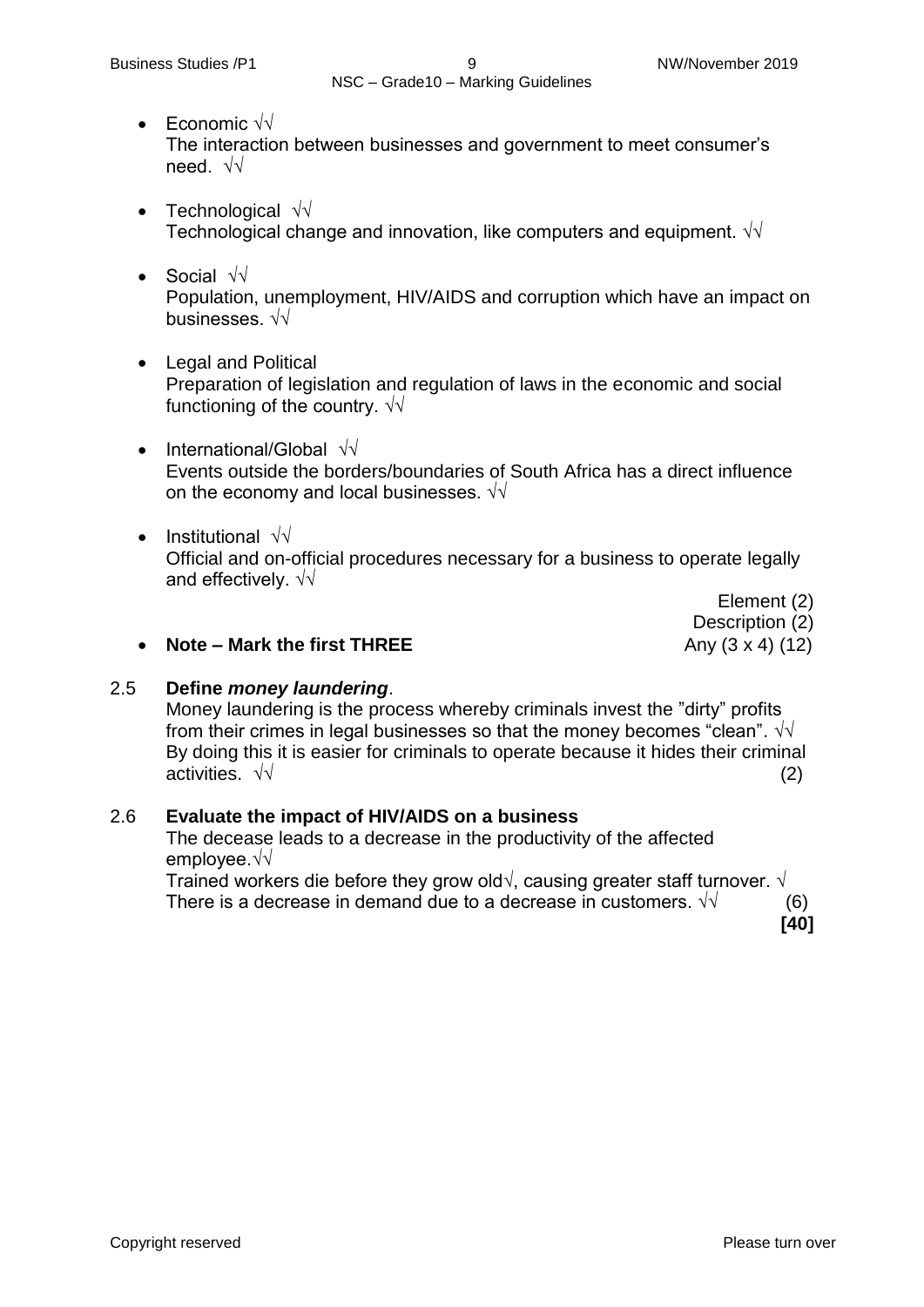(3 x 1) (3)

# **QUESTION 3: BUSINESS OERATIONS**

# 3.1.1 **Levels of management.**

- Top level management  $\sqrt{ }$
- Middle level management  $\sqrt{ }$
- Lower level management  $\sqrt{}$

# 3.1.2 **Four management tasks – manager**

- Planning √ Process of setting goals an making plans to achieve these goals.  $\sqrt{\sqrt{}}$
- Organising  $\sqrt{ }$ Refers to the way in which employees in an enterprise are arranged to carry out plans, responsibilities etc.  $\sqrt{v}$
- Leading  $\sqrt{ }$ Means to guide employees through their duties and responsibilities.  $\sqrt{\sqrt{2}}$
- Controlling√ Making sure that tasks are carried out as planned.  $\sqrt{\sqrt{}}$
- Activating  $\sqrt{ }$ Means to start doing the work that will enable an enterprise to achieve its goals. √√
- Directing √

Involves establishment of a productive working climate, supervising and making sure effective communication channels are in place.  $\sqrt{\sqrt{}}$ 

• Risk management  $\sqrt{ }$ Identify risks and finding strategies to deal with risks.  $\sqrt{\sqrt{}}$ **NOTE – Mark the first THREE** (9)

# **3.2 Distinguish between fixed capital and working capital.**

| <b>FIXED CAPITAL</b>                                                                                           | <b>WORKING CAPITAL</b>                                                        |
|----------------------------------------------------------------------------------------------------------------|-------------------------------------------------------------------------------|
| - Capital used for assets which remain<br>in the business with the purpose of<br>earning an income. $\sqrt{ }$ | - Capital used to cover the day to day<br>running of the business. $\sqrt{ }$ |
| - E.g. land, buildings, vehicles and<br>equipment $\sqrt{ }$                                                   | - To purchase stock, materials,<br>stationary, etc. $\sqrt{ }$                |
| Sub max $(2)$                                                                                                  | Sub max $(2)$                                                                 |
|                                                                                                                | Definition (2)                                                                |

Definition (2) Example (2)

[4]

# 3.3 **Describe the following business functions**

# 3.3.1 **Human resources**

\* Recruit and select suitable employees√

\* decide on appropriate remuneration√

\* Develop skills of staff through training $\sqrt{ }$ 

\* Carry out human resource processes, including leave forms and pension payouts. √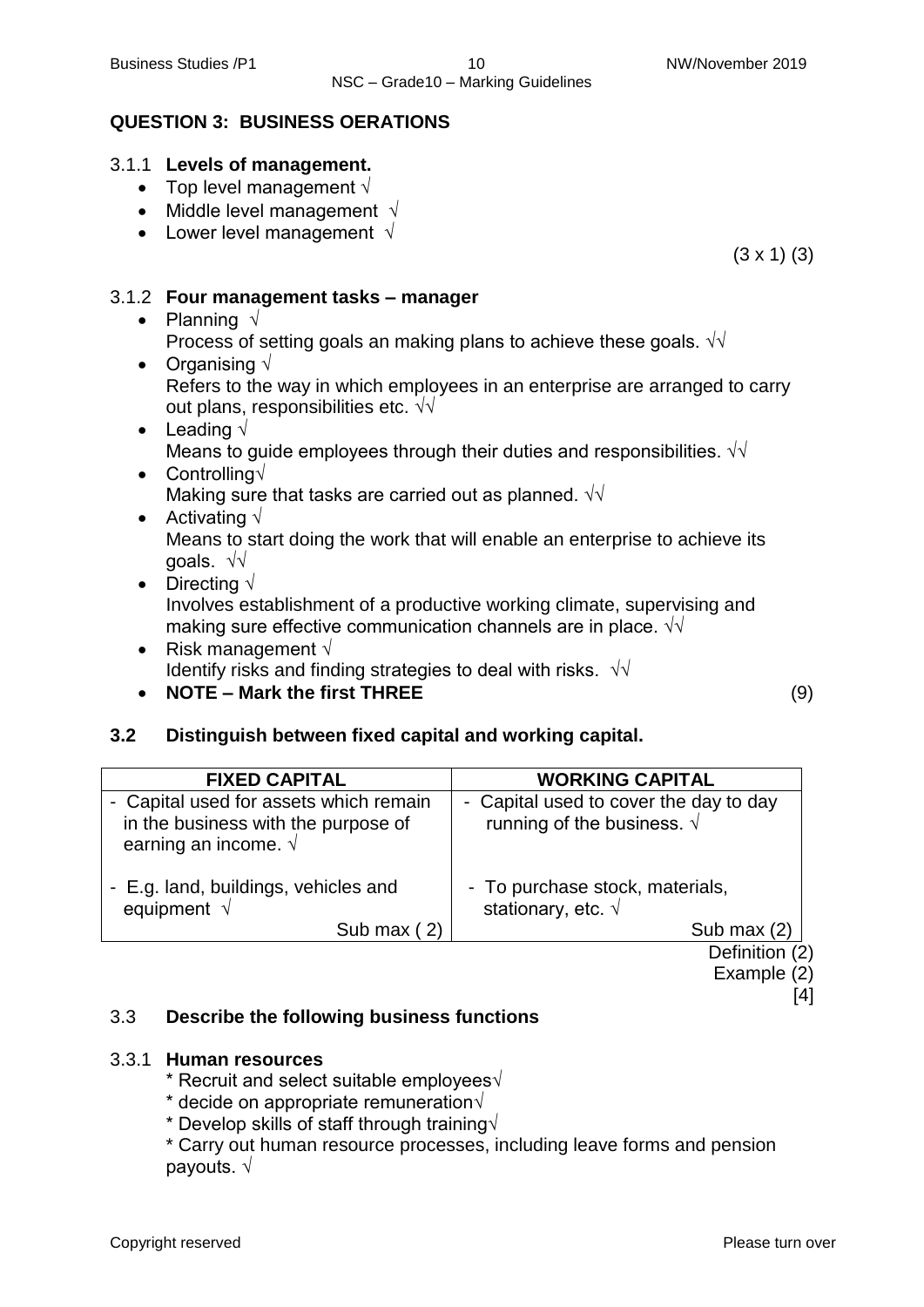#### 3.3.2 **Administration**

\* Administration department is responsible for structuring activities such as processes and procedures√

- $*$  Paperwork such as processing of shapes $\sqrt{ }$
- $*$  processing of data into information $\sqrt{ }$
- \* Setup reports

#### 3.3.3 **Public relations**

\* Public relations are involved in dealing with social, political and environmental issues√

- \* establishing good relations between the public and the company√
- \* Investor and suppliers are also attracted by the feature $\sqrt{ }$
- \* The feature improves investor, supplier, customer loyalty, and so on.  $\sqrt{ }$

(3 x 4) (12)

# 3.4.1 **THREE consumer rights in terms of the National Credit Act**

- Right to apply for credit.  $\sqrt{v}$
- Right for fair credit marketing practices.  $\sqrt{\sqrt{2}}$
- Right not to be discriminated against unfairly.  $\sqrt{v}$
- Right to reasons for credit being refused.  $\sqrt{d}$
- Right to be informed of the interest rate and all costs of the transaction beforehand. √√
- Right to receive a contract in a language that is understandable.  $\sqrt{d}$
- Right to a copy of the contract.  $\sqrt{v}$
- Right to debt counselling in case of debt that is too high.
- **NOTE: - MARK the first THREE** (3 x 2)(6)

#### 3.4.2 **THREE responsibilities of credit providers in terms of the above-mentioned Act.**

- To lend money in a responsible manner.  $\sqrt{\sqrt{}}$
- To ensure that consumers do not loan more than they can afford.  $\sqrt{d}$
- To ensure that full costs of the credit transaction are shown to the consumer, all costs and interest rates included.  $\sqrt{\sqrt{2}}$
- To ensure that consumers understands the costs, risks and commitment of the credit agreement.  $\sqrt{\sqrt{}}$
- Not to use misleading advertisements.  $\sqrt{v}$
- Not to harass clients to apply for credit.  $\sqrt{d}$
- Not to raise the credit limit of consumers without their permission.  $\sqrt{v}$
- **NOTE: - MARK the first THREE** (3 x 2)(6)

 **[40]**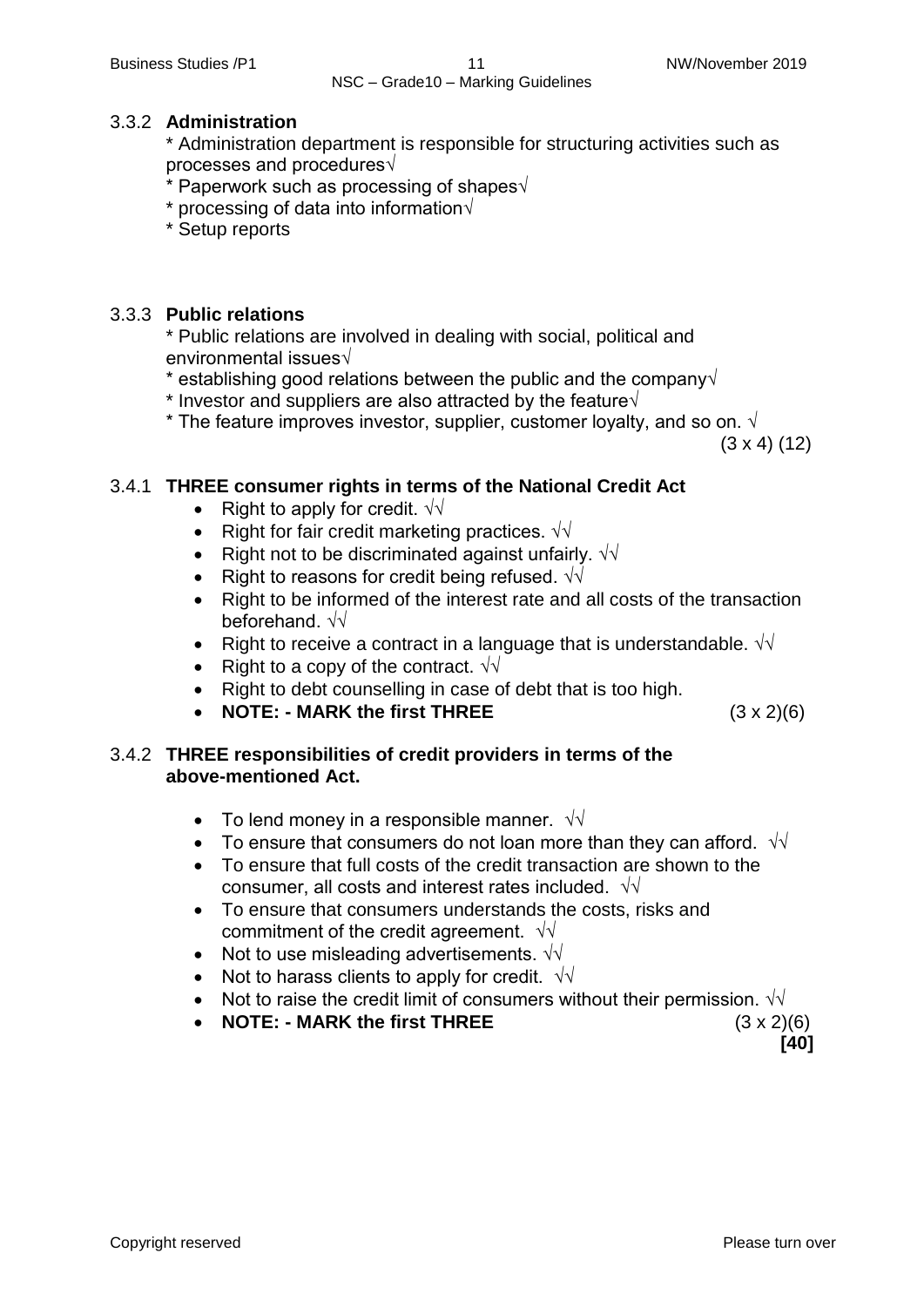# **QUESTION 4: MISCELLANEOUS TOPICS**

# **BUSINESS ENVIRONMENTS**

# 4.1 **FOUR components of the market-environment**

| <b>CHALLENGES</b>                        | <b>ENVIRONMENTS</b> | <b>CONTROL</b>            |
|------------------------------------------|---------------------|---------------------------|
| Workers are complaining $\sqrt{ }$       | Micro $\sqrt$       | Full control $\sqrt{}$    |
| Some threatens to stop<br>buying $\sqrt$ | Market√             | Partial control $\sqrt{}$ |
| Government expects $\sqrt{}$             | Macro√              | No control $\sqrt{}$      |

(9)

# 4.2 **Briefly explain the inter-relation between the micro- (internal), market, macro-environments.**

- Business enterprises are in constant interaction  $\sqrt{ }$  with elements present in all three-business environments. √
- An entrepreneur uses the factors of production  $\sqrt{ }$  to produce a product or service. √
- An entrepreneur aims to satisfy the needs of the consumer  $\sqrt{ }$  in order to make a profit. √
- During the process the entrepreneur is projected to challenges coming from amongst others,  $\sqrt{2}$  competitors, a well as the Government.  $\sqrt{2}$
- **Entrepreneurs must deal with labour crisis,**  $\sqrt{ }$  **demands such as BEE**  $\sqrt{ }$  **and** affirmative action.  $\sqrt{ }$
- Providing products and services  $\sqrt{ }$  are therefore not a simple process that take place in isolation.  $\sqrt{ }$
- It is a complicated process where many influences are present.  $\sqrt{ }$
- A business exercises control over most of the elements  $\sqrt{ }$  in the microenvironment. √
- Example: a business cannot force consumers to buy their products, but it can influence consumers to competitive prices and advertising.  $\sqrt{ }$
- A business can neither influence nor exercise control over the elements  $\sqrt{}$  of the macro-environment. √
- A business must adapt to the challenges from the macro-environment  $\sqrt{ }$  and formulate strategies to cope with these challenges.  $\sqrt{ }$
- The three business environments are inter-related  $\sqrt{ }$

# 4.3 **Name any THREE sources of financing.**

- Short term Loans √
- Angel funding √
- Suppliers credit  $\sqrt{ }$
- Shares √
- Debentures √
- Asset base loans √
- Lease account √
- Overdrafts √
- Reserve funds  $\sqrt{ }$

**NOTE: Mark the first THREE answers.** (3 x 1) (3)

Max. (10)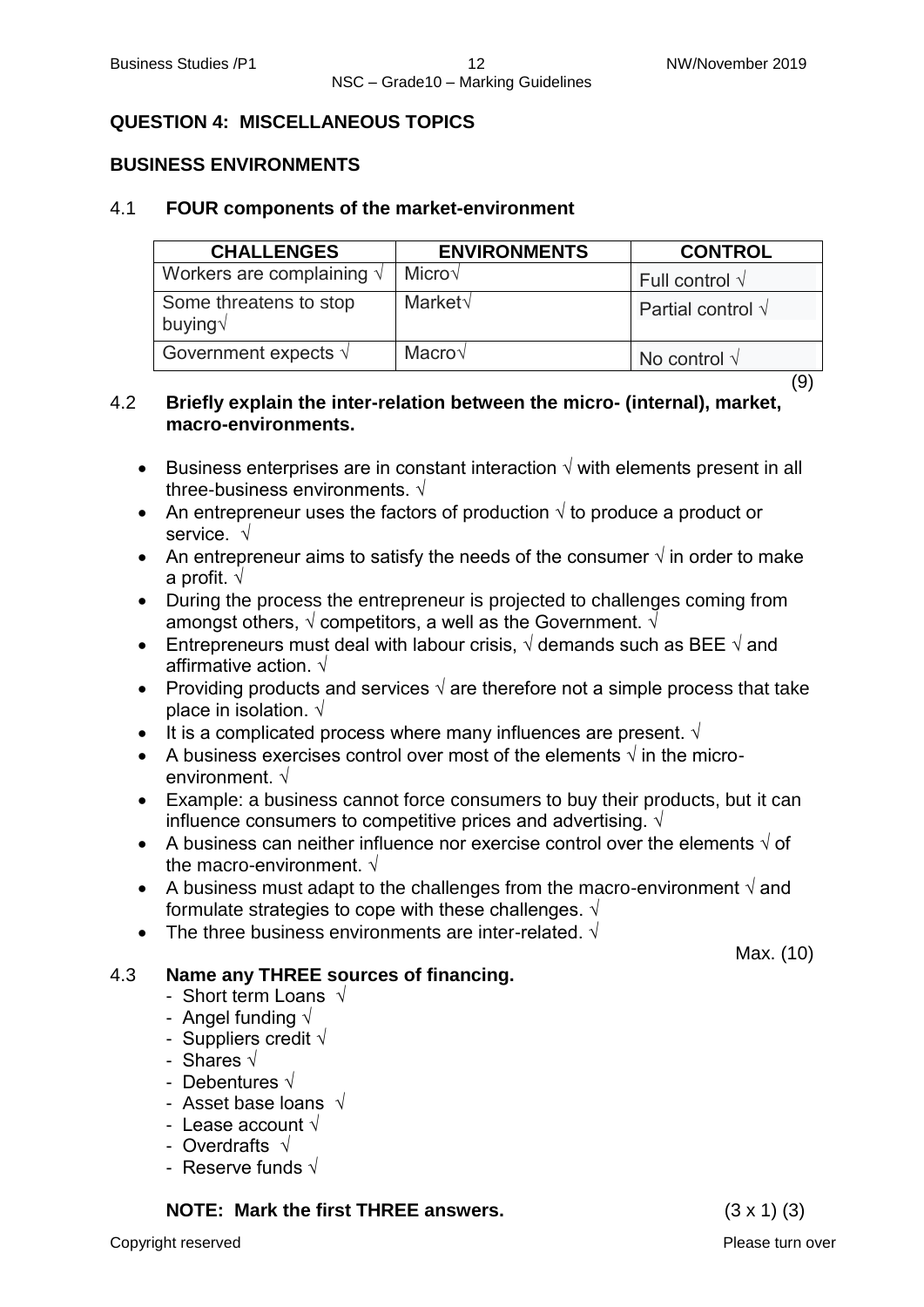#### **BUSINESS OPERATIONS**

#### **4.4 Different methods to indicate the quality of a product.**

#### 4.4.1 **Trademarks**

Are special signs, marks or name use by manufacturers to tell their products apart from other similar products and provide a 'promise of quality'.  $\sqrt{v}$  (2)

#### 4.4.2 **Patents**

Patent laws protect new inventions. In other words, if you invent a product and you think you can produce to sell, you can apply for a patent. If a patent is granted to your product, no one else may manufacture and sell the same product.  $\sqrt{v}$  (2)

#### **4.5 Purpose of stock management**

- To know at all times how much of which product is available in the business.√√
- To manage stock and to keep accurate records.  $\sqrt{\sqrt{2}}$
- Records the cost prices and the selling prices of stock.  $\sqrt{\sqrt{}}$
- To identify theft in the business.  $\sqrt{\sqrt{2}}$
- To compare stock on te shelves with the stock list.  $\sqrt{v}$  (6)

# 4.6 **Distinguish between quality control and quality assurance**.

#### **Quality Control**

-is the process put in place to ensure that the level of quality is achieved.  $\sqrt{d}$ 

#### **Quality Assurance**

-is the process put in place to determine if the level of quality has been reached.  $\sqrt{v}$  (4)

# 4.7 **List the FOUR organisational resources**.

Physical resources√ Human resources√ Financial resources√ Technical resources  $√$  (4)

**[40]**

**TOTAL SECTION B: 80**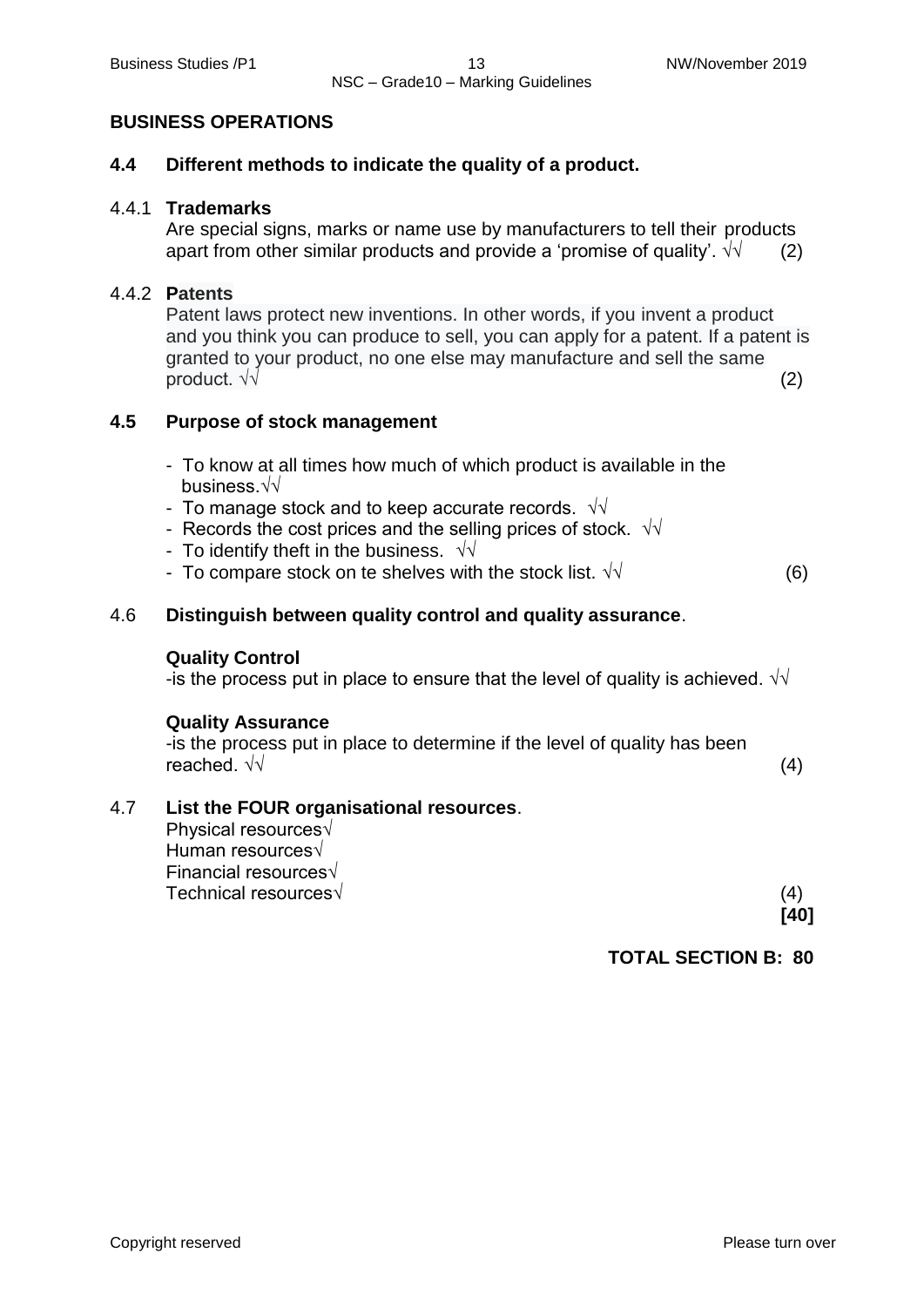# **SECTION C**

# **Answer ONE question from this section:**

# **QUESTION 5: BUSINESS ENVIRONMENTS**

#### **Introduction**

- Organizations in South Africa are classified based on their business and economic activities.  $\sqrt{ }$
- The formal sector is known as the primary economy. Most goods are supplied by the formal sector.  $\sqrt{ }$
- The informal sector is also known as the secondary economy and is mainly a cash industry.  $\sqrt{ }$
- Most informal sectors are not absorbed by the mainstream economy.  $\sqrt{ }$
- Any other relevant introduction.  $\sqrt{ }$

Max. (2)

# **Explain informal sector**

- Informal sector is all the businesses that are not formally registered.  $\sqrt{\sqrt{2}}$
- Businesses in the informal sector are usually smaller than those in the formal sector. √√
- Informal sector continues to contribute to economic growth by creating new jobs. √√
- Informal businesses are also growing into formal businesses.  $\sqrt{\sqrt{}}$

Max. (4)

# **Benefits/advantages of the informal sector**

- Easy to enter the informal sector.  $\sqrt{\sqrt{}}$
- No formal education is needed to participate in the informal sector.  $\sqrt{\sqrt{}}$
- The informal sector provides jobs  $\sqrt{a}$  ad an income to thousands of people. √√
- People working in the informal sector gain  $\sqrt{ }$  work experience  $\sqrt{ }$ enables them to apply  $\sqrt{ }$  for jobs in the formal sector.  $\sqrt{ }$
- Participants in the informal sector get exposure to entrepreneurial skills. √√
- People in the informal sector don't pay tax.  $\sqrt{\sqrt{}}$
- Any relevant answer related to the benefits/advantages of the informal sector. √√

Max. (8)

**Difference between Private Sector and Public Sector**

| <b>PRIVATE SECTOR</b>                    | <b>PUBLIC SECTOR</b>                                                                        |
|------------------------------------------|---------------------------------------------------------------------------------------------|
| - Aims to meet both the needs            | - Aims to meet the needs of society.                                                        |
| and the wants of society. $\sqrt{v}$     |                                                                                             |
| - Privately owned by                     | State-owned of state-run (known as                                                          |
| entrepreneurs. $\sqrt{v}$                | parastatals). $\sqrt{v}$                                                                    |
| - Profit driven institutions. $\sqrt{v}$ | Generally non-profit organisations,<br>with exceptions such as SAA and<br>Denel. $\sqrt{v}$ |
| Different forms of ownership             | State ownership or parastatals                                                              |
| such as sole proprietorship,             | (state-run businesses). $\sqrt{v}$                                                          |
| partnership, private company             |                                                                                             |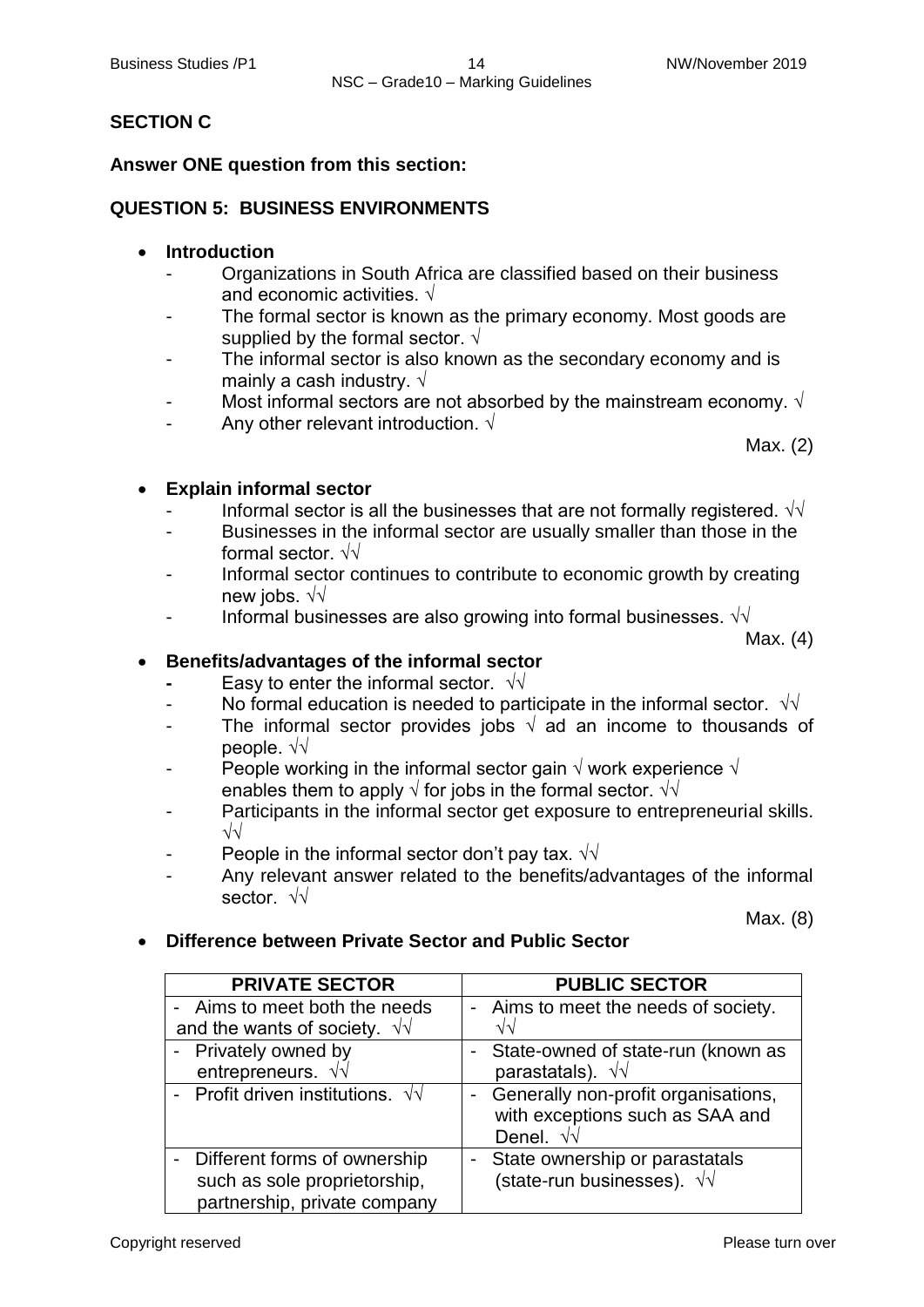| and public company. $\sqrt{v}$                                                                               |                                                                                    |
|--------------------------------------------------------------------------------------------------------------|------------------------------------------------------------------------------------|
| - Provide everyday household<br>commodities, such as food,<br>clothing and cleaning<br>materials. $\sqrt{v}$ | - Provide water and electricity as a<br>need satisfying product. $\sqrt{\sqrt{ }}$ |
| - Provide private refuse removal<br>from companies, such as<br>Wastetech. $\sqrt{v}$                         | - Provide refuse removal as a<br>collective service. $\sqrt{\sqrt{}}$              |
| - Any other relevant answer<br>related to private sector.                                                    | Any other relevant answer related to<br>private sector.                            |
| Submax.                                                                                                      | Submax                                                                             |

#### **NOTE: - Differences must be clear.**

**- If the difference is not clear, award a maximum of EIGHT (8) marks.**

Max. (16)

#### **Discuss how the following components in the market environment affect the business**

#### **Customer**

- No business can exist without customers, what consumers are.  $\sqrt{\sqrt{}}$
- Businesses need to know who their customers are and understand why they buy the goods and services the business provides.  $\sqrt{\sqrt{2}}$
- There are various factors that influence consumers' buying behavior.  $\sqrt{\sqrt{2}}$

Max. (4)

#### **Competitor**

- Competitors are all the other businesses that provide similar products to the same target.  $\sqrt{v}$
- If a business's prices are high, poor quality products or poor service, customers will decide to support the competitor.  $\sqrt{\sqrt{}}$
- Businesses need to keep a close eye on their competitors in the market to see what a new customer will do to buy from him.  $\sqrt{v}$  Max (4)

#### **Supplier**

- Businesses should choose the best supplier to provide the best quality product√√
- If poor quality products are supplied to the business, the end product will be of poor quality and customers will not want to purchase the product√√
- Businesses must maintain good relationships with suppliers $\sqrt{\sqrt{M}}$  Max (4)

#### **Conclusion:**

- State-owned companies (MSBs) such as Transnet and Eskom, and government organizations, constitute the public sector.  $\sqrt{\sqrt{}}$
- South Africa has a mixed market economy with a high level of government intervention.  $\sqrt{√}$  Max. (2)

**[40]**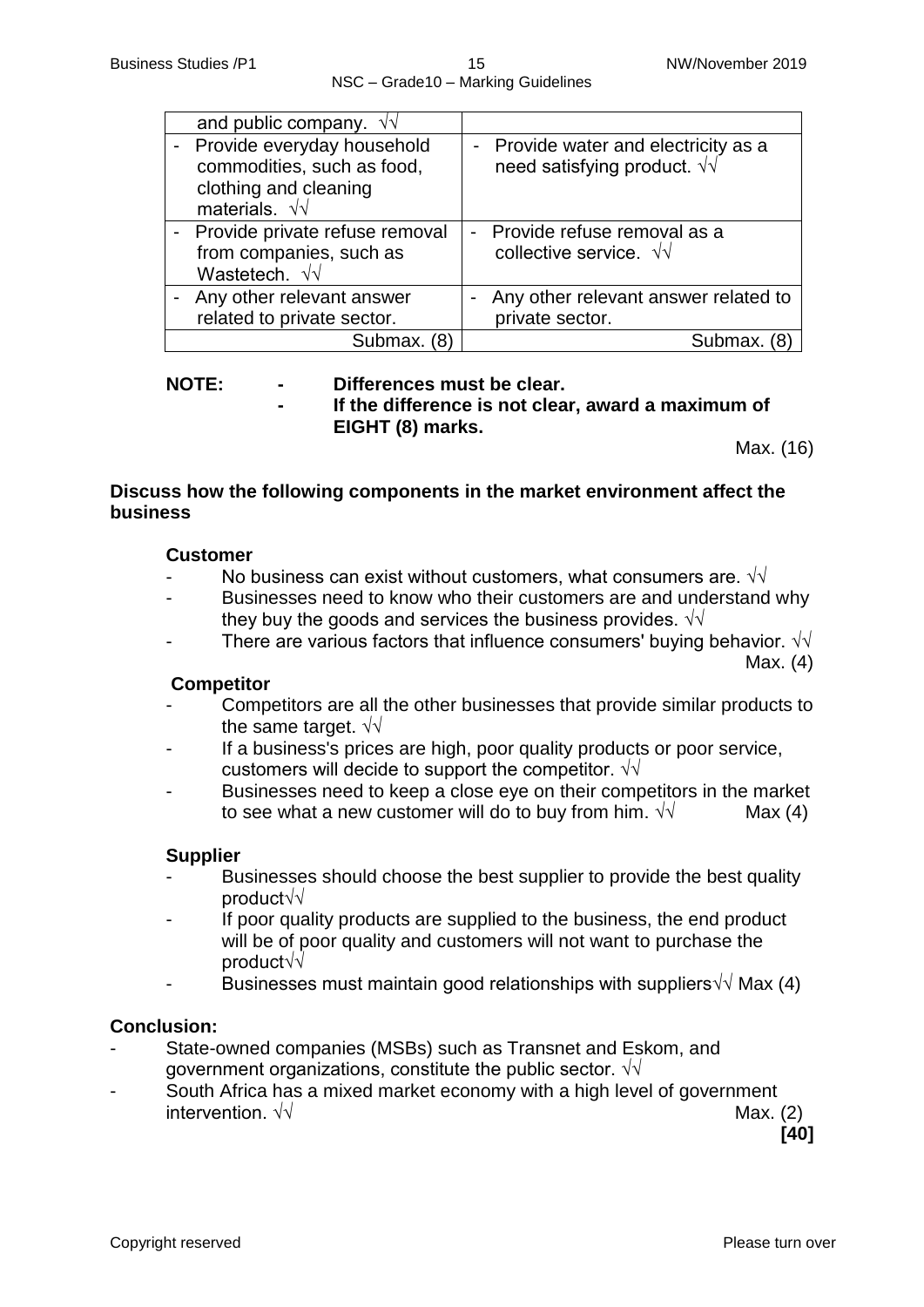#### **BREAKDOWN OF MARK ALLOCATION**

| <b>DETAILS</b>                                | <b>MAXIMUM</b> | <b>TOTAL</b> |
|-----------------------------------------------|----------------|--------------|
| Introduction                                  | 2              |              |
| Explain informal sector                       |                |              |
| Advantages of the informal sector             | 8              |              |
| Distinguish between the public sector and the | 16             | Max.         |
| private sector                                |                | 32           |
| Components that influence business            | 12             |              |
| Conclusion                                    | 2              |              |
| <b>INSIGHT</b>                                |                |              |
| Layout                                        | $\overline{2}$ |              |
| Analysis                                      | 2              | 8            |
| <b>Synthesis</b>                              | $\overline{2}$ |              |
| Originality/Examples                          | $\overline{2}$ |              |
| <b>TOTAL MARKS</b>                            |                | 40           |

\*LASO – For each component:

Allocate 2 marks if all requirements are met.

Allocate 1 mark if only some of the requirements are met.

Allocate 0 marks where requirements are not met at all.

# **QUESTION 6: (BUSINESS OPERATIONS)**

#### **Introduction:**

Quality is the level of excellence that a business achieves.  $\sqrt{ }$ Management is also responsible for the effective functioning of the various quality processes.  $\sqrt{2 \times 1}$  (2)

# **Explain the importance of quality to a business.**

- Quality is essential in every aspect of the business.  $\sqrt{v}$
- Every function in a business must ensure quality control and quality assurance. √√
- Ensure overall quality is achieved by keeping consumers happy.  $\sqrt{v}$
- Quality means knowing what to do and how to do it.  $\sqrt{v}$
- Businesses should continually try to improve the quality of the beech.  $\sqrt{v}$

Max (8)

# **Quality indicator for the following business functions: Production function**

- Production processes and the quality of the factors of production must be viewed and measured regularly.  $\sqrt{\sqrt{2}}$
- End products must be tested and regulated to ensure that minimum standards are met. √√
- A legal body determines these standards e.g.  $SABS\sqrt{1}$  Max (4)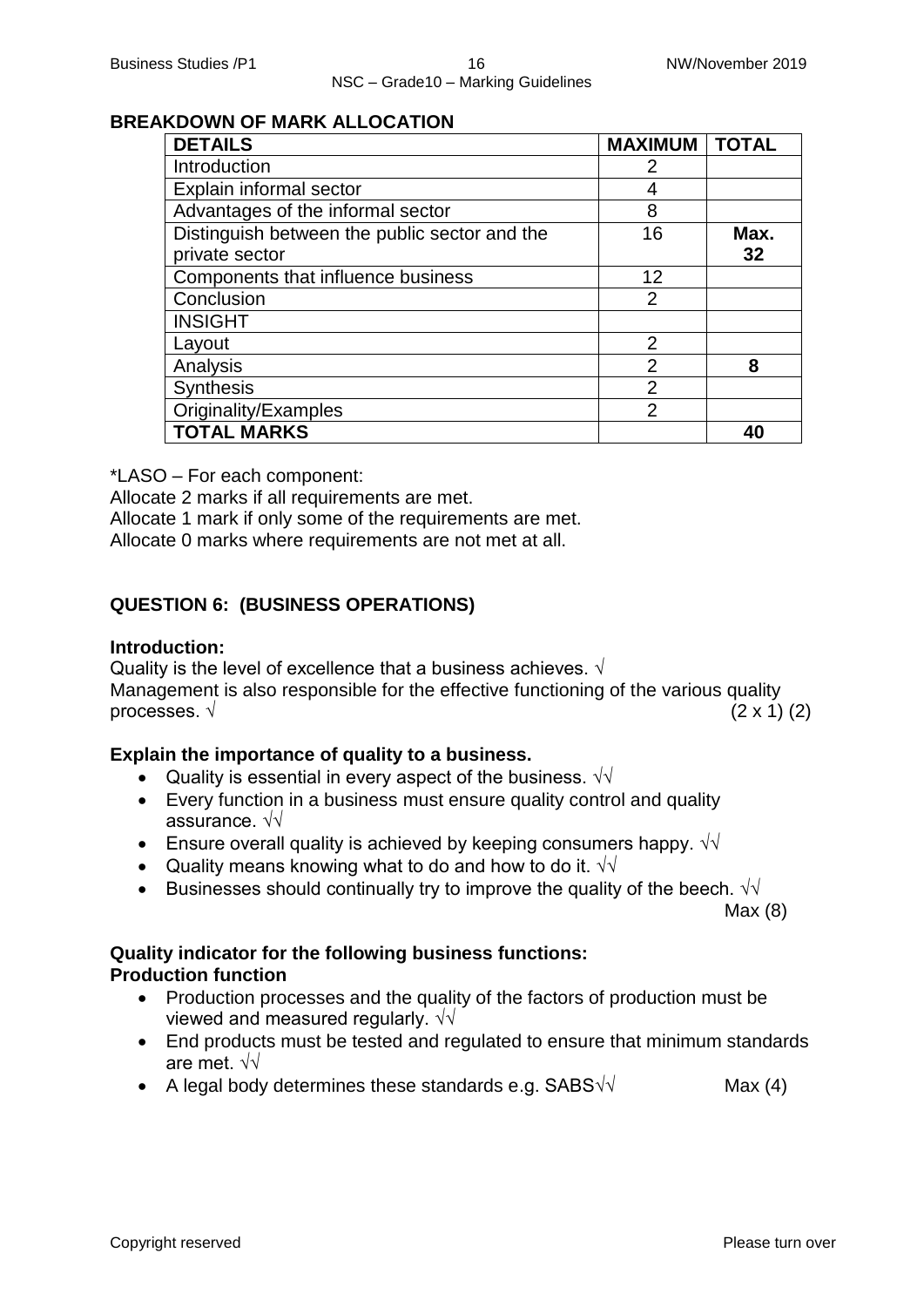# **Financial function**

- For businesses to maximize their profits, it must ensure that money is purposefully used and not unnecessarily wasted. $\sqrt{\sqrt{2}}$
- Strict processes and systems  $\sqrt{v}$  should be used to increase productivity  $\sqrt{v}$ and reduce costs.  $\sqrt{\sqrt{2}}$  Max (4)

# **General management**

- Planning, organization, guidance and control processes  $\sqrt{ }$  must be constantly run and monitored to ensure that all other quality control processes are followed. √√
- Management must be responsible for preparing certain standards $\sqrt{v}$  and requirements within the business.  $\sqrt{v}$  Max (4)

# **Advise the business by explaining any FIVE steps of the purchasing process.**

# **1. Purchase request √√**

The department that needs goods or services fills in a purchase request form $\sqrt{ }$  and submits it to the purchasing department.  $\sqrt{ }$ 

There is usually one person in each department responsible for completing the request form.  $\sqrt{ }$ 

# **2. Get information√√**

Purchasing department gets information on the various goods available,  $\sqrt{v}$  by making a telephone inquiry√ or looking at catalogs. They can also request quotes from suppliers.  $\sqrt{}$  Max (4)

# **3. Select suitable supplier√√**

Best provider is chosen by considering price√, quality, delivery√ and after-sales service. √

# **4. Place the order√√**

The order can be placed in different ways eg. Fill in a written order form and fax/email $\sqrt{ }$ Contact suppliers√ To approach a sales representative who visits the business $\sqrt{\frac{4}{2}}$ 

# **5. Follow up√√**

The purchasing department must follow the order up $\sqrt{ }$  to find out if it will be delivered on time√. Max  $(4)$ 

# **6. Receive stock ordered√√**

Goods are delivered with an invoice  $\sqrt{ }$  and delivery note.  $\sqrt{ }$  The quantity and price requested must be checked.  $\sqrt{ }$  Quality of the goods must also be considered.  $\sqrt{ }$ 

Max (4)

Max (4)